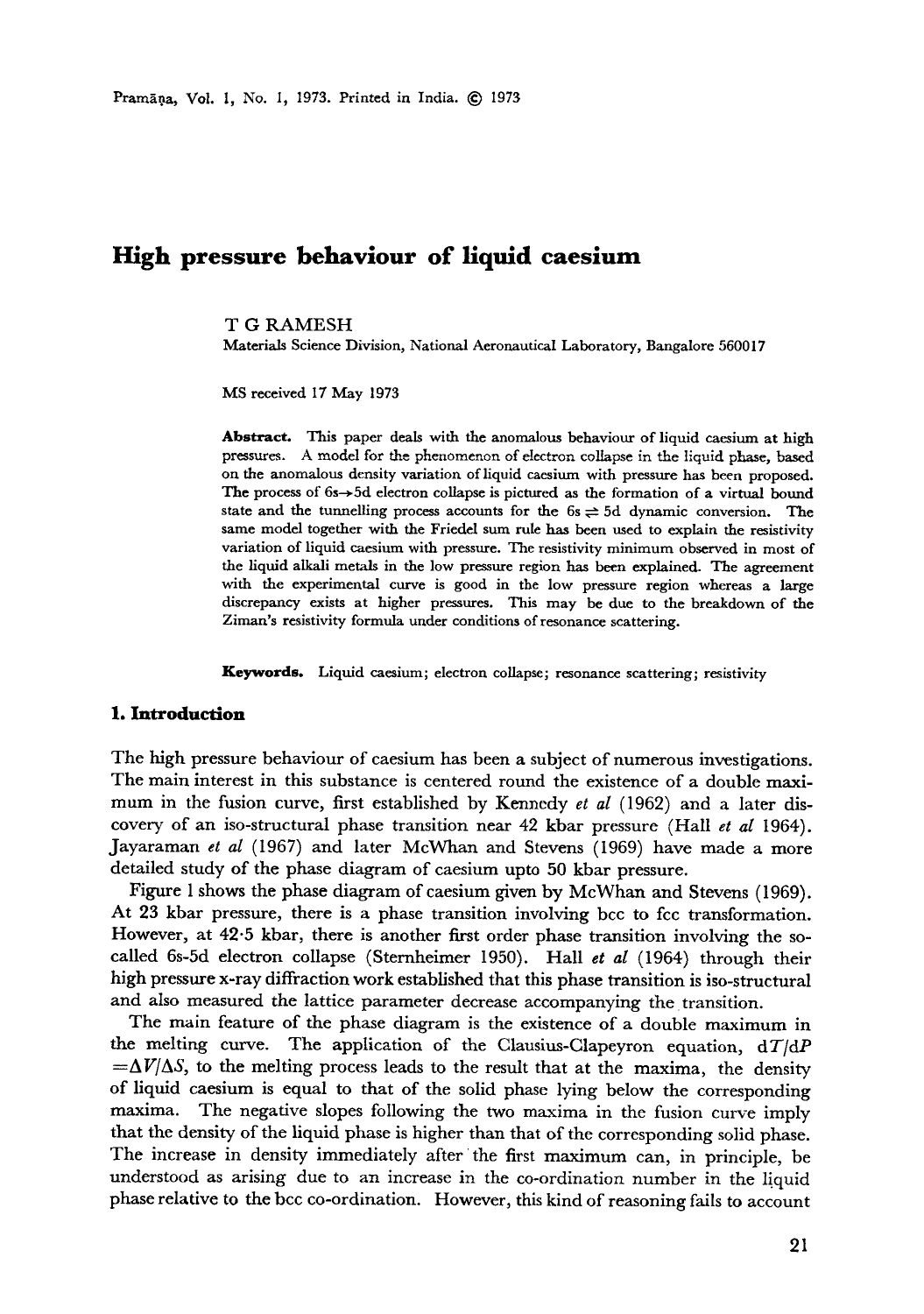

Figure 1. Phase diagram of **60** caesium (McWhan & Stevens 1969).

for the density variation in the region following the second maximum, as the solid phase underneath is in the closest packed configuration. *This anomalous variation in the density of liquid caesium with pressure, i.e. the liquid becoming denser than the closest packed solid phase, is perhaps the most interesting feature of this substance.* Jayaraman *et al* (1967), based on their resistance data on liquid caesium obtained as a function of pressure npto 50 kbar, postulated that the electron collapse occurs in the liquid phase over a broad pressure range, in contrast to the solid phase where this phenomenon takes place at 42.5 kbar pressure.

The present investigation was undertaken to provide a model for the phenomenon of' electron collapse ' in the liquid phase and also to seek an explanation for its resistivity behaviour under pressure. It is proposed that the 6s-5d electron collapse results in the formation of a 'virtual bound state' accompanied by d-wave scattering resonance (Ramaseshan 1972, Ramesh and Ramaseshan 1972). Numerical calculations based on this postulate generally explains all the main features of the experimental resistivity versus pressure data. However, the large discrepancy between the experimental and the theoretically derived resistivity values in the high pressure region (30 to 40 kbar) is shown to be mainly due to the breakdown of Ziman's resistivity formula rather than that of the basic model itself.

#### **2. Two species model**

We shall briefly go into the so called ' two species' model of liquid caesium. Klement pointed out that the negative slope of the fusion curve in the region lying after the second maximum, implies that the phenomenon of electron collapse occurs in the liquid phase at much lower pressures. Following this suggestion of Klement, Rapapport (1968) developed the 'two-species' model from a thermodynamic point of view and obtained the concentration of the collapsed species at various pressures using the resistance data of Jayaraman *et al* (1967).

The two-species model that we have employed to explain the experimental results of Jayaraman *et al* (1967) needs explanation. We choose the nearest neighbour distance exhibited by caesium atoms in the collapsed fcc phase as an empirical criterion for the occurrence of electron collapse in the liquid phase. When such a configuration is realised, the empty 5d band which normally lies above the 6s conduction band, would be lowered due to the enhancement in the d-orbital overlap. The 6s-5d electron collapse can then be pictured as the formation of a virtual bound state. The electron is held in the region of the potential by the centrifugal barrier potential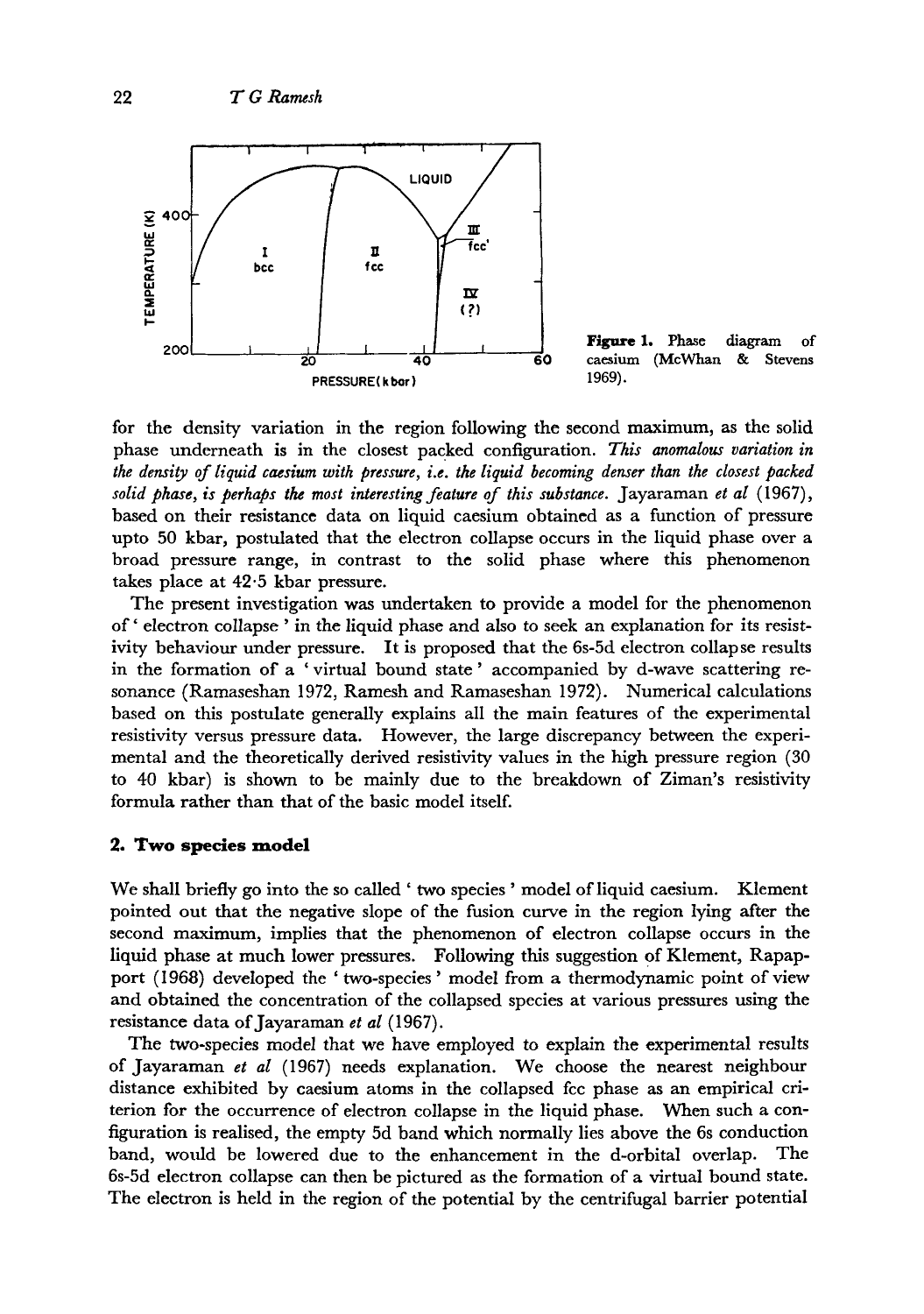

Figure 2. Schematic diagram showing the effect of adding the centrifugal barrier potential  $l(l+1)/r^2$  to the atomic potential  $V_a$  to give rise to an effective potential  $V_{eff}$ . The position of the resonance level  $E_d$  is also shown.



Figure 3. Resistivity *vs* pressure diagram for liquid caesium. The experimental curve from Jayaraman *et al* (1967) compared with the theoretical prediction. Curve a corresponds to the choice  $E_d-E = \Gamma/2$  used in evaluating the resonant d-wave form factor. Curve b corresponds to the resistivity data computed using the Friedel Sum rule.

 $l(l+1)/r^2$ . This is schematically represented in figure 2. However the lifetime of an electron in the virtual bound state is finite so that when it tunnels out of the potential well, the collapsed caesium atom reverts back to its normal form. This  $6s \rightleftharpoons 5d$ dynamic conversion is a new feature of our model. The collapsed species have a smaller atomic volume as the 5d state is more localised than the 6s state. We note that a virtual bound state can indeed be more localised than a real bound state (Anderson 1967).

In support of the two species model, we emphasise that the inhomogenities present in the liquid phase favour the creation of the collapsed species at a very much lower pressure. This conclusion is based on the general thermodynamic result relating the relative fluctuation in the number density in a volume element  $V$  to the isothermal compressibility, viz.

$$
\langle (N - \overline{N})^2 / \overline{N}^2 \rangle = k T^2 T / V \tag{1}
$$

Here  $\bar{N}$  represents the mean number density and  $\chi_T$ , the isothermal compressibility. The high compressibility of liquid caesium together with  $T \approx 500$  K imply the existence of large density fluctuations in the system. In this connection mention should be made of the work of Yoshlda and Kamakura (1973) who have shown that a maximum in the melting curve can occur owing to the softness of the repulsive potential. These two facts taken together suggest that over short ranges, a critical interatomic distance would be favoured in the liquid phase accompanied by  $6s \rightarrow 5d$  electron collapse. The increase of pressure facilitates the occurrence of such a configuration, thereby increasing the concentration of the collapsed species.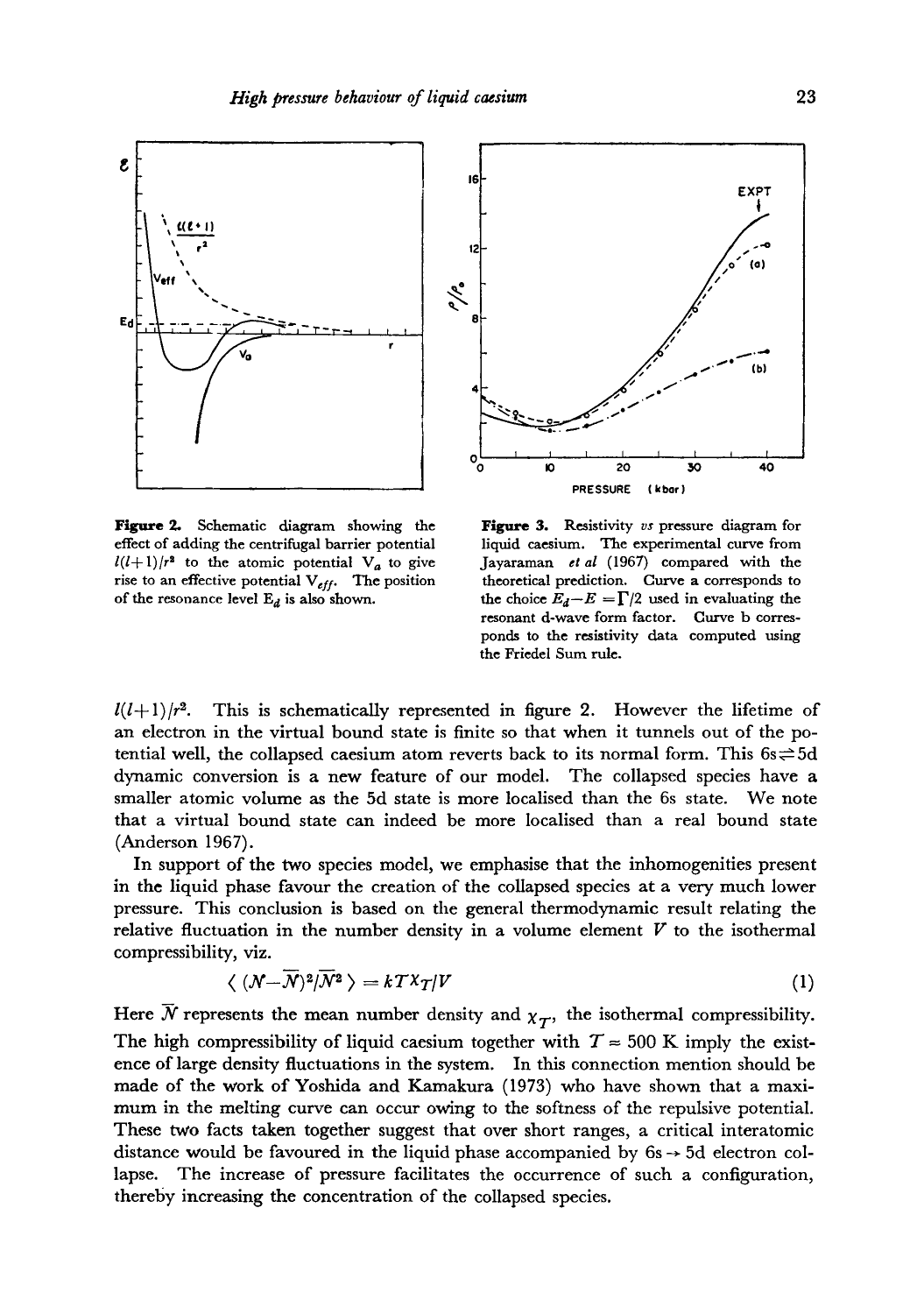#### **3. Resistivity variation with pressure**

Figure 3 shows the relative resistivity *versus* pressure curve (Jayaraman *et al* 1967) for liquid caesium at  $220^{\circ}$ C. The salient features of this curve include the resistivity minimum observed in the low pressure region, the rapid increase in the resistivity in the 20-40 kbar region, and a general flattening above 40 kbar pressure.

# **4. Eletron-ion scattering amplitude**

The phenomenon of resonance scattering is well known (Messiah 1965). In our present model we assume that when the special interatomic distance is favoured in the liquid phase, an electron possessing the 6s character is resonantly scattered to the 5d state. As remarked in the earlier section, the caesium ion together with the conduction electron in a virtual bound state forms what may be termed the ' collapsed species.' The formation of a virtual bound state as the 5d band approaches the 6s conduction band is equivalent to the d-wave component of the scattering amplitude passing through a resonance. The d-wave scattering amplitude is given by the partial wave formula (Messiah 1965),

$$
f_d(E, \theta) = \frac{2l+1}{k} P_l(\cos \theta) \exp [\mathbf{i}\delta_l(E)] \sin \delta_l(E)
$$
 (2)

Here  $\delta_l(E)$  represents the phase shift associated with the  $l^{th}$  partial wave and is of prime importance in evaluating the scattering amplitude. The Legendre polynomial  $P_l$  (cos  $\theta$ ) describes the angular variation of the sacttering amplitude. The behaviour of the phase shift  $\delta_l$  near the resonance energy level  $E_d$  is well described by the formula

$$
\tan \delta_l = \Gamma / 2(E_{\rm d} - E) \tag{3}
$$

Here  $\Gamma$  represents the half-width of the d-wave resonance. Under conditions of resonance the formula for the d-wave scattering amplitude reduces to the well-known Breit-Wigner relation

$$
f_{\mathbf{d}}(E,\theta) = \frac{2l+1}{k} P_l \left( \cos \theta \right) \frac{\Gamma}{2(E_{\mathbf{d}}-E) - i \Gamma} \tag{4}
$$

The scattering amplitude associated with all the other partial waves is represented by  $f_0$  and this approximately describes the electron-normal species interaction. Thus the normal species (referred to as A species) and the collapsed B species are characterised by the scattering amplitudes

$$
f_A = f_0
$$
  
and  

$$
f_B = f_0 + f'_d + if'_d
$$
 (5)

Here  $f_d$  and  $f_d$  correspond to the real and the imaginary parts of the d-wave scattering amplitude given by relation (4). The notation is similar to that used in the anomalous scattering of x-rays or neutrons (Ramesh and Ramaseshan 1971). It is clear from the relation (5) that the scattering amplitude associated with the collapsed species is essentially complex. The physical significance of the imaginary component of the scattering amplitude is contained in the optical theorem where  $f_d^{\prime}$  (0) is related to the total scattering cross-section by Eq. (6)

$$
\sigma = \frac{4\pi}{k} f_d^{'}\left(0\right) \tag{6}
$$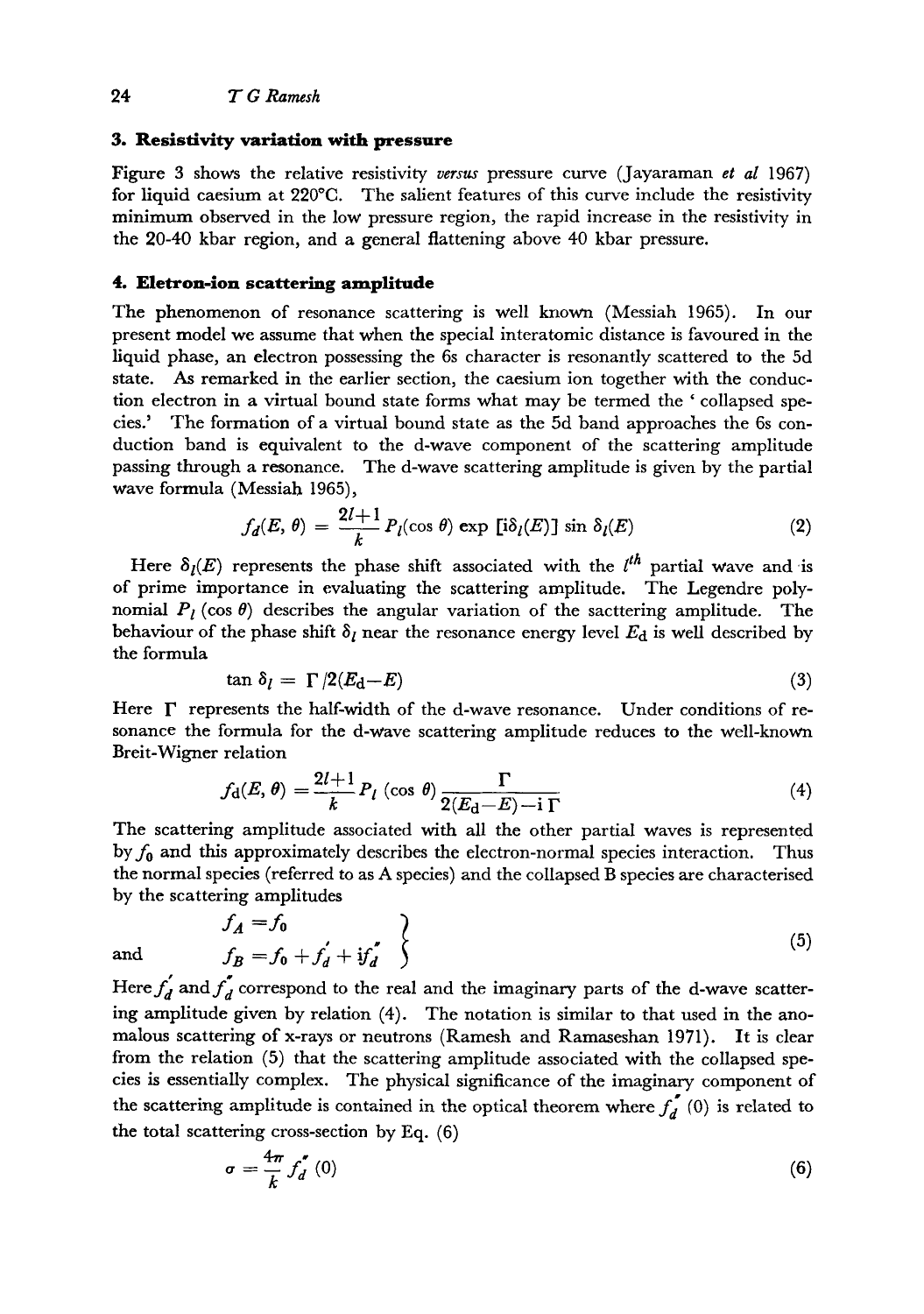We may note here that even  $f_0$  is associated with an imaginary component of a much smaller magnitude which is omitted. To obtain the electron-ion form factor from the scattering amplitude, we use the t-matrix formulation (Ziman 1969). The bare ion d-wave form factor in this approach is given by

$$
U_d(E,\theta) = -\frac{2\pi\hbar^2}{m\Omega_0} f_d(E,\theta)
$$
\n(7)

where  $\Omega_0$  represents the atomic volume. These form factors are then screened using the Hartree static dielectric function  $\epsilon(X)$  given by the relation

$$
\epsilon(X) = 1 + \frac{\lambda^2}{X^2} \left\{ \frac{1}{2} + \frac{1+X^2}{4X} \log \left| \frac{1+X}{1-X} \right| \right\} \tag{8}
$$

where  $\lambda^2 = (\pi a_0 k)^{-1}$  and  $X = \sin \theta/2$ ,  $\theta$  being the scattering angle. Thus  $V_0$ ,  $V_d$  and  $\overline{V}_d$  represent the screened form factors associated with  $f_0$ ,  $f_d$  and  $f_d$  respectively.

It is clear from relation (4) that calculation of the d-wave scattering amplitude requires a knowledge of the two parameters and  $E_d=E$ . We have chosen for  $\Gamma$  a value of 0.1 Ry in conformity with Ham's band structure calculations (Ham 1962). For the present discussion we treat  $E_d - E$  as an adjustable parameter though in a later section a more appropriate procedure for obtaining the scattering amplitude is discussed. Figure 4 shows the variation of  $V'_{d}$  with  $X$  (=sin  $\theta/2$ ) obtained by assuming  $E_d-E=\Gamma/2$ . For this particular choice of  $E_d-E$ , the screened form factors  $V'_d$  and  $V'_d$ are identical except for a phase diffence of  $\pi/2$  between them.



**Figure 4.** The screened form factor  $V_0(x)$ for normal species from Bortolani **and**  Calandra (1970). The resonant form factor  $v_d(x)$  when  $E_d - E = \Gamma/2$ , a special case wherein  $V'_d(x) = V'_d(x)$ .

The sudden dip in  $V_d$  near  $X \simeq 1$ , corresponding to back scattering on the Fermi surface is the main feature of the d-wave resonance. The form factor  $V_0$  in figure 4 is taken from the work of Bortolani and Calandra (1970) where even the off resonance contribution to the form factor has been taken into account.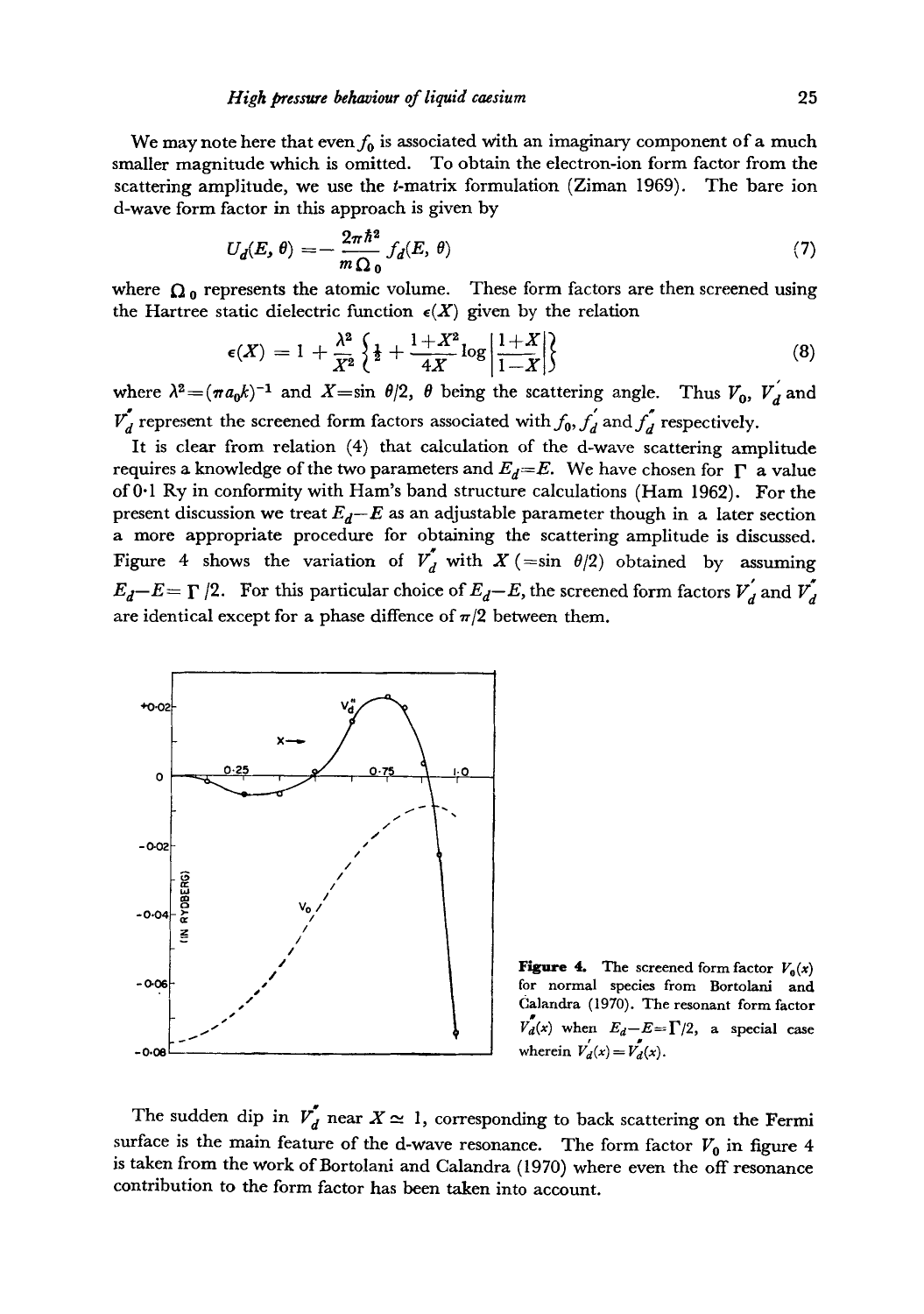#### **5. Resistivity of a two-species system**

The resistivity of a monoatomic liquid metal, according to Ziman's theory (Ziman 1964) is given by

$$
\rho = \frac{12\pi\Omega_0}{e^2\hbar v_F^2} \int_0^1 S(X) V(X)^2 X^3 dX \tag{9}
$$

where  $S(X)$  and  $V(X)$  represent the structure factor and the form factor respectively. This basic formula has been modified for a two-species system when one of the species possesses a complex form factor (Ramesh and Ramaseshan 1971). The resistivity formula appropriate to our ' two-species 'system is given by

$$
\rho = \frac{12\pi\Omega_0}{e^2\hbar v_F^2} \int_0^1 \mathcal{Z} X^3 \, \mathrm{d}X \tag{10}
$$

where 
$$
\mathcal{Z} = CS_{BB}(X)V_B(X)V_B^*(X) + (1-C)S_{AA}(X)V_A^*(X) + 2[C(1-C)]^{1/2}S_{AB}(X)\cdot V_A(X)\{V_0(X) + V_A^{'}(X)\}
$$

Here C represents the concentration of the collapsed species.  $S_{AA}(X)$ ,  $S_{BB}(X)$  and  $S_{AB}(X)$  represent the partial structure factors of the system corresponding to  $A-A$ ,  $B-B$  and  $A-B$  interaction. The presence of the weightage factor  $X<sup>3</sup>$  in the integrand emphasises that the region  $X \approx 1$  corresponding to back scattering on the Fermi surface makes a significant contribution to the resistivity.

It is evident from the relation (6) that a calculation of the resistivity of a two-species system requires a knowledge of the partial structure factors, the concentration of the collapsed species at a given pressure and the form factors. The partial structure factors of a binary system can, in principle, be obtained experimentally using special techniques (Ramesh and Ramaseshan 1971). However it is unlikely that these methods can be utilised in the case of liquid caesium, for the x-ray form factors would be nearly the same for both the normal and the collapsed species. In view of these experimental difficulties, we take recourse to an analytical approach, viz. the Percus-Yevick (PY) theory of binary liquid mixtures, to obtain the partial structure factors of liquid caesium at various pressures. Detailed expressions for the partial structure factors were given by Ashcroft and Langreth (1967). The parameters involved in these expressions are the packing fraction  $\eta$ , the concentration of the collapsed species  $C$ , and  $\alpha$ , the ratio of the hard sphere diameters of the two species. The concentration of the collapsed species at various pressures has been obtained by Rapapport (1968) from a thermodynamic analysis and we use this data in our work. The hard sphere diameter of the normal species was chosen to be the one which best describes the structure factor at 30°C. The high pressure x-ray diffraction work of Hall *et al* (1964) is used to estimate the hard sphere diameter of the collapsed species. The packing fraction which is a function of pressure can then be determined using the relation that exists between the long wavelength limit of the structure factor given by the Ornstein-Zernicke compressibility formula and the Percus-Yevick theory of binary liquid mixtures (Ashcroft and Langreth 1967), viz.

$$
S(0) = \frac{kT}{\Omega_0} \chi_T = (1 - \eta)^4 \{ (1 + 2\eta)^2 - \Delta \}^{-1}
$$
\n
$$
\Delta = \frac{3\eta (1 - \alpha)^2 C (1 - C)}{(1 - C) \left\{ (2 + \eta) (1 + \alpha) + \frac{3\eta \alpha (1 - C + C\alpha^2)}{(1 - C) \left( C - \alpha^2 \right)^2} \right\}}
$$
\n(11)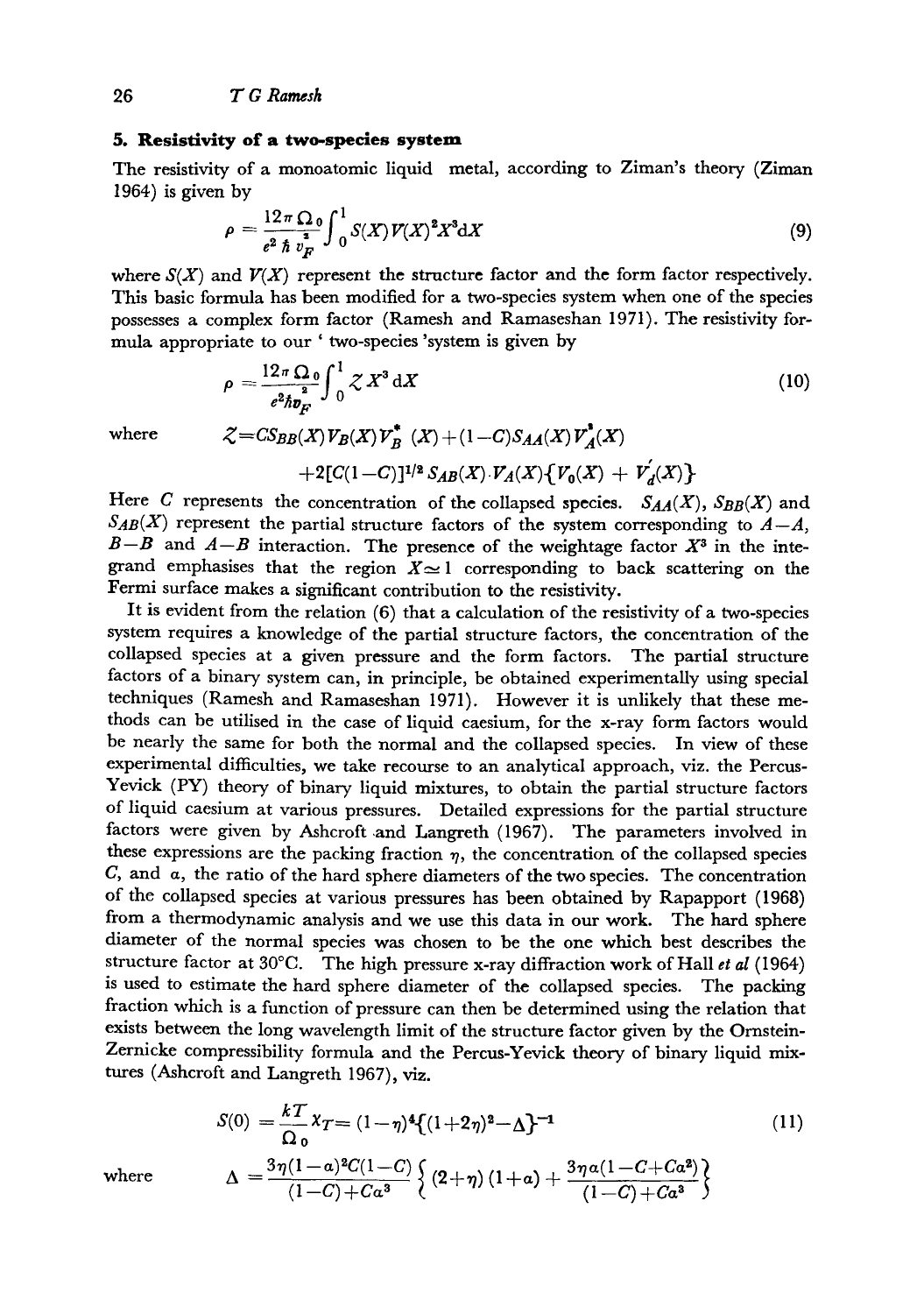

Figure 5. Partial structure factors of a binary system of normal and collapsed **atoms of caesium.** 

The isothermal compressibility,  $X_T$ , was evaluated at various pressures using the specific volume *versus* pressure graph of liquid caesium given by Kennedy *et al* (1962). The parameters  $\eta$ ,  $\epsilon$  and  $\alpha$  (which are essentially fixed using experimental data) are sufficient to evaluate the partial structure factors of the system. Figure 5 shows a typical set of partial structure factors calculated from the PY theory for a particular value of  $C=0.025$ . Since the concentration of the collapsed species is very small, the partial structure factor  $S_{BB}(X)$  is close to unity throughout, signifying the random arrangement of the collapsed species. The partial structure factor  $S_{AB}(X)$  describing the unlike species interaction oscillates about zero and negative in the low X region. This behaviour is due to a particular choice in the definition of the partial structure factor, viz.

$$
S_{\alpha\beta}(X) = \delta_{\alpha\beta} + (C_{\alpha}C_{\beta})^{\frac{1}{2}} \int_0^{\infty} [g_{\alpha\beta} - 1] \frac{\sin kr}{kr} 4\pi r^2 dr \qquad (12)
$$

In calculating the resistivity as a function of pressure, one has to consider the effect of the volume contraction on  $(a)$  the radius  $k_F$  of the Fermi sphere,  $(b)$  the partial structure factors, and  $(c)$  the form factors appropriate to the normal and the collapsed species.

The variation in the radius of the Fermi sphere with pressure has been taken into account using the free electron formula

$$
k_F^* = 3\pi^2 n \tag{13}
$$

where  $n$  represents the number density of electrons. The partial structure factors at each pressure can be evaluated using an appropriate choice of the parameters  $\eta$ ,  $C$  and  $\alpha$  as described in the last section. The effect of pressure on the form factors is neglected in our simplified model. However this approximation is justified as the large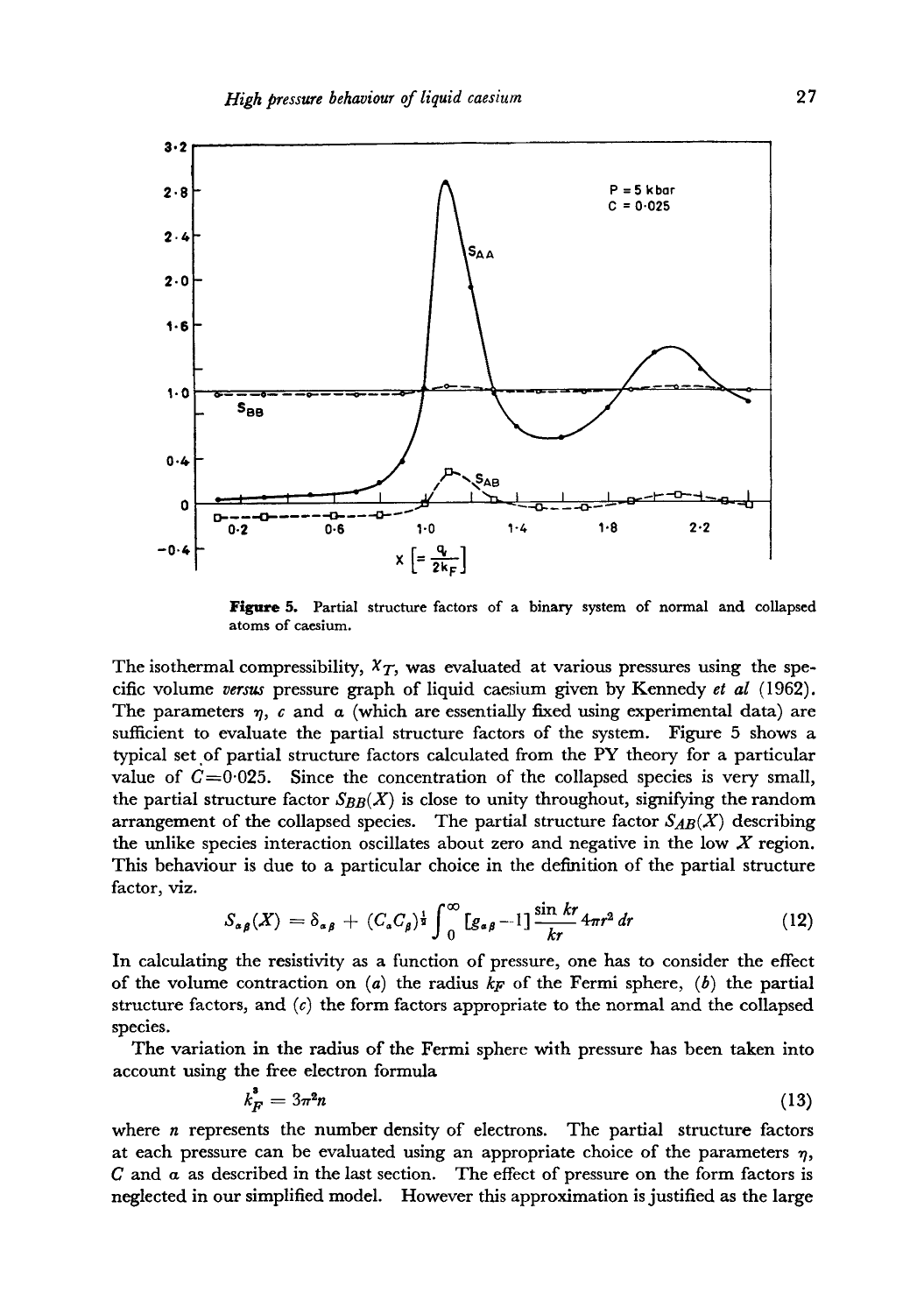enhancement in the resistivity with pressure is mainly due to the increase in the concentration of the collapsed species.

### **6. Results and discussion**

The resistivity of liquid caesium evaluated as a function of pressure is given in figure 3. Curve a corresponds to the choice  $E_d - E = \Gamma/2$  used in evaluating the d-wave form factor. Curve b represents the resistivity data computed from the d-wave phase shift  $\delta_2(E_F)$  which is estimated using the Friedel sum rule (Friedel 1954). The values of the parameters used in the calculation are summarized in table 1.

Table 1. Values of the parameters used in the calculation of the resistivity of liquid caesium (see figure 3) '

| Pressure in<br>kbar | η      | C       | $\alpha$ |  |
|---------------------|--------|---------|----------|--|
| 0                   | 0.4504 | 0       |          |  |
| 5                   | 0.4874 | 0.025   | 0.961    |  |
| 10                  | 0.5112 | 0.05    | 0.961    |  |
| 20                  | 0.5220 | $0 - 2$ | 0.961    |  |
| 30                  | 0.5234 | 0.55    | 0.961    |  |
| 40                  | 0.5424 | 0.90    | 0.961    |  |

#### *6.1. Resistivity minimum in the low pressure region*

The resistivity minimum observed in the low pressure region is a general feature of the alkali metals (except lithium) both in the solid and liquid phase and was first observed by Bridgman (1949). In the solid phase the initial decrease in the resistivity is connected with the change in the lattice vibrational spectrum with volume and is governed by the Gruneisen-Bloch equation. However, the same behaviour observed in the liquid phase has not been explained so far. The present investigation provides a simple explanation for .this behaviour. We shall treat here only the case of liquid caesium though the argument holds good for the other liquid alkali metals as well. In the low pressure region the concentration of the collapsed species is so small that for all qualitative reasoning we can treat the liquid as a one-component system. The initial decrease in the isothermal compressibility with pressure causes the long wavelength limit of the structure factor  $S_{AA}(0)$  to decrease in accordance with the Ornstein-Zernicke compressibility formula. Thus the contribution to the resistivity integral from the region of small momentum transfer called the plasma resistance decreases with increase of pressure. On the other hand, the increase in *kF* with pressure causes the upper limit of integration in the resistivity formula to sample regions of higher values of  $S_{AA}(X)$  so that the structural resistance increases with pressures. Further the existence of the collapsed species though in a small concentration has the effect of increasing the structural resistance due to their large form factor in the region  $X \approx 1$ . However the former effect i.e. the decrease in the plasma resistance slightly predominates over the latter leading to a shallow minimum in the resistivity of liquid caesium at about 8 kbar pressure. In other alkali metals the resistivity minimum is more pronounced due to the absence of the collapsed species. Figure 6 shows the resistivity integrand evaluated as a function of X for two pressures, viz.  $P=0$  and 5 kbar. The two opposite effects in the region of small and large values of  $X$  can be clearly seen in the diagram.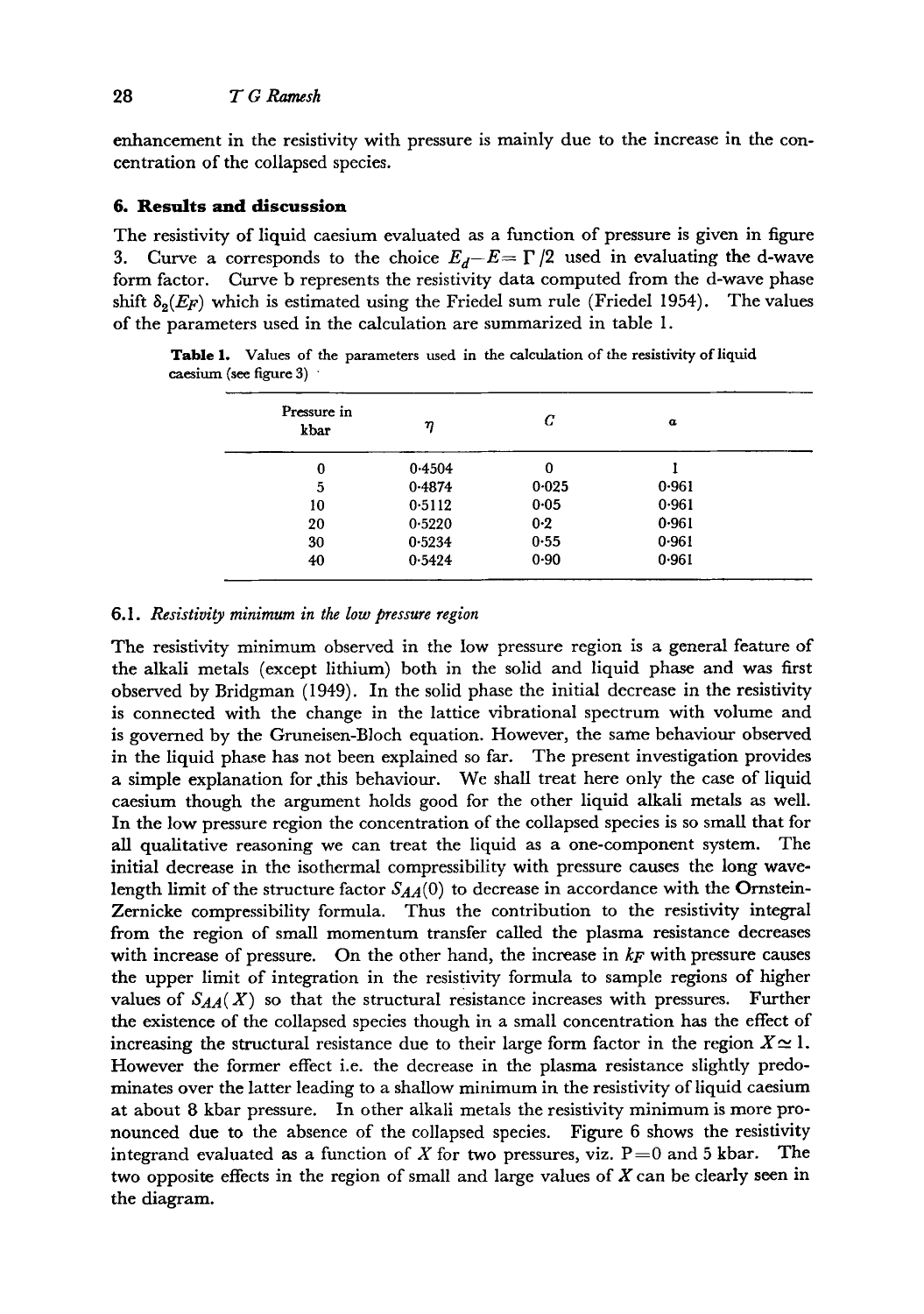

**Figure 6.** Resistivity integrand as a function of  $x \left( = \sin \frac{\theta}{2} \right)$  at two pressures viz.,  $P = 0$ and  $P=5$  kbar.

#### 6.2. *Steep resistivity variation in the* 20-40 *kbar region*

The large variation of the resistivity in the 20 to 40 kbar region is due to the increasing concentration of the collapsed species. The strong dip in  $V'_d$  and  $V''_d$  near  $X \approx 1$ (the region of high weightage in the resistivity integrand) shows that the collapsed species (resonant scatterers) contribute significantly to the resistivity. The theoretically calculated resistivity curve obtained by choosing  $E_d-E=\Gamma/2$  is in close agreement with the experimental curve.

As remarked previously the central quantity involved in evaluating the d-wave scattering amplitude is  $\delta_2(E)$ , the phase shift of the  $l=2$  partial wave. Though two parameters  $\Gamma$  and  $E_d-E$  are involved in the Breit-Wigner formula, it is important to notice that knowledge of just  $\delta_2$  alone, evaluated at the Fermi energy, is sufficient to arrive at the appropriate form factor. Further, an estimate of  $\delta_2$  can be made using the Friedel sum rule, viz.

$$
\mathcal{Z} = \frac{2}{\pi} \sum_{l} (2l+1) \, \delta_l \left( E_F \right) \tag{14}
$$

where  $\zeta$  represents the screening charge around each of the ions in the liquid. While applying this reIation to the system of interest, one could make the reasonable assumption that  $\delta_2$  contributes most to the screening charge around the collapsed atom. Putting  $\zeta = 1$  (caesium being monovalent) we get  $\delta_2(E_F) \simeq \pi/10$ . It is clear from relation (3) that choosing  $E_d-E=\Gamma/2$  is equivalent to  $\delta_2$  assuming a value of  $\pi/4$  radian which is much higher than what is allowed by the Friedel sum rule. The recent *ab initio*  calculation of Stocks *et al* (1972) on the variation of  $\delta_2$  with energy confirms the value  $\delta_2(E_F) \simeq \pi/10$  estimated using the Friedel sum rule. The angular variation of the form